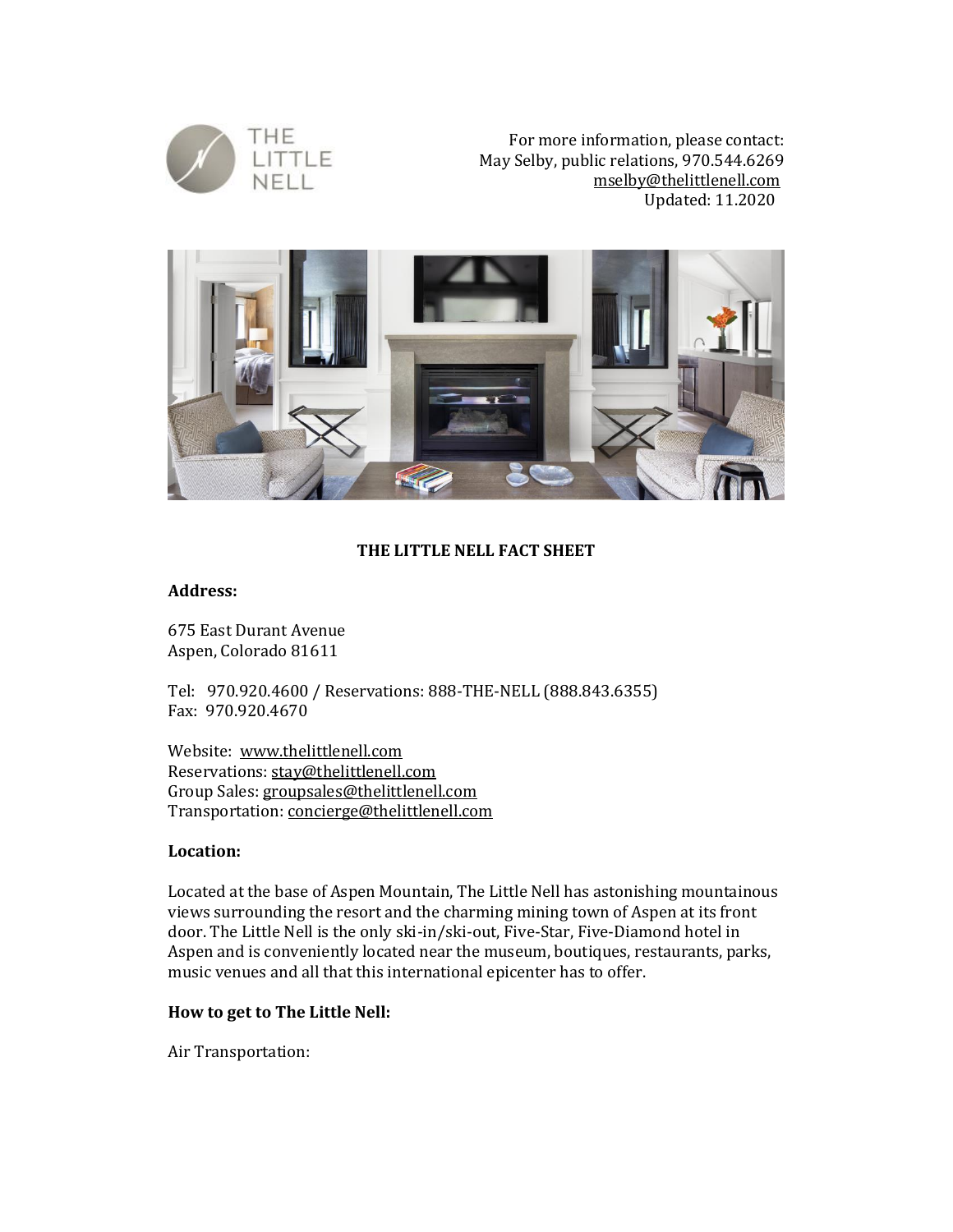Aspen Sardy Field (ASE) – Only a few miles outside of town, the Aspen Airport offers nonstop flights on United Airlines, United Express, Delta and American Airlines. <http://flyaspensnowmass.com/>

Denver International Airport (DEN) - 220 miles from Aspen

Driving Directions from Denver International Airport to The Little Nell

1. Take Pena Boulevard to I-70 West.

2. Take I-70 West, approx. 168 miles, to Glenwood Springs.

3. At Glenwood Springs, take Exit 116 to Glenwood Springs/Aspen (Colorado Hwy. 82).

4. Go 40 miles to Aspen, following Hwy. 82 into Aspen East. (Note: Hwy. 82 becomes Main Street in Aspen.)

5. Turn right at the first set of lights onto Aspen Street. Go 4 blocks to Durant Avenue.

6. Turn left on Durant Avenue and go 5 blocks. The Little Nell is on the right hand side of the street, 675 East Durant., offering valet parking.

Eagle Country Regional Airport (EGE) Located 70 miles from Aspen

Grand Junction's Walker Field (GJT) 125 miles from Aspen

Colorado Springs Airport (COS ) 270 miles from Aspen

Other Transportation:

## AMTRAK

Service is provided to Glenwood Springs, 40 miles from Aspen, on the California Zephyr. The train travels westbound from Chicago to Oakland, CA and back. For schedule information, call AMTRAK 800.USA.RAIL. High Mountain Taxi and Colorado Mountain Express can provide transportation to and from Glenwood Springs.

## **Accommodations:**

The Little Nell comprises 92 rooms - 52 guest rooms, 26 premium guest rooms and eight junior suites renovated by Champalimaud Design of New York in the spring of 2017. There are also six specialty suites, which were fashioned by renowned residential designer Holly Hunt of Chicago in 2014. Contemporary works of art offset the interiors' plush, textured fabrics and palettes of white, blue and gray. Each of the guest rooms has its own gas log fireplace, down-filled sofas or lounge chairs, a fully-stocked mini bar, two-line phones, high-speed Internet access, LCD HD TVs and an in-room Video on Demand system. Bathrooms are spacious, with separate tub and shower, two individual vanity areas and heated marble floors. All feature a unique floor plan and the majority of the rooms offer balconies to better enjoy the views.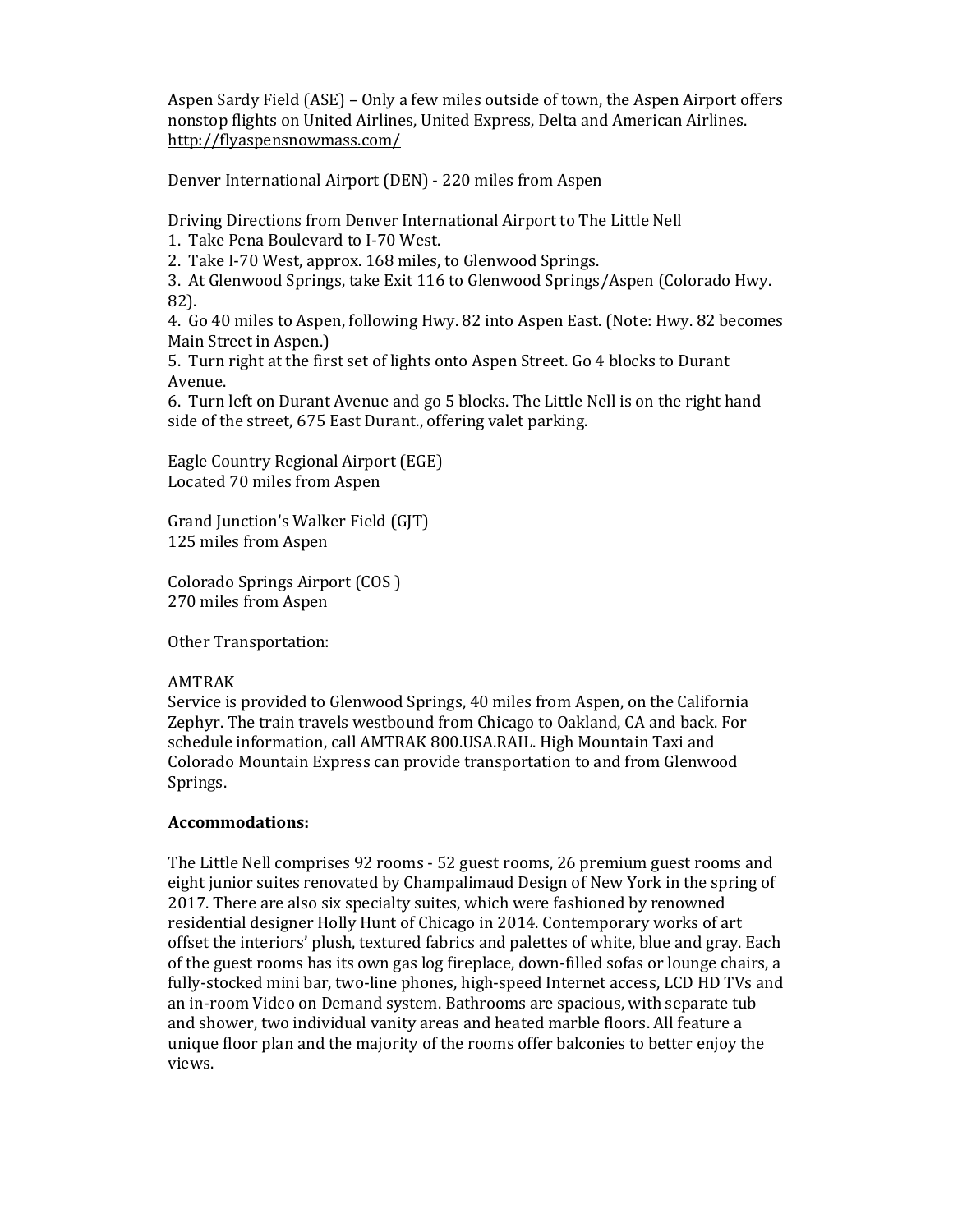# **Amenities & Services:**

- The Little Nell is a member of Relais & Châteaux, an association of the world's finest hoteliers, chefs and restaurateurs that has set the standard for excellence in hospitality since 1954
- With a year-round concierge staff of six and an additional 400 employees in the winter, guests' needs are attended to at every turn.
- In the winter season, a ski concierge team tunes equipment, warms your boots, stores equipment overnight and can also arrange for rentals and instruction.
- In the summer, an adventure concierge team arranges off-road outings by Jeep and Stargazing tours by Audi, high country fly-fishing ventures, hikes, cycling trips, climbing excursions and more.
- Advance Itinerary Planning, where a concierge calls to inquire if any reservation, appointment or special request may be arranged.
- Weddings and private functions can be arranged by The Little Nell's events team for as intimate or grand or simple or lavish affair as you'd like.
- **The Little Nell's restaurants and bars include Element 47, Ajax Tavern and** The Wine Bar, each described in detail below.
- Two Meeting Spaces: Grand Salon Ballroom and Board Room.
- Fully-equipped Business Center.
- The Health Center includes men's and women's locker rooms, each with steam and massage rooms and showers, and a fully equipped exercise room complete with Peloton bikes, treadmills, Stairmasters, a rowing machine, weight machines, and free weights.
- An outdoor heated pool and hot tub are surrounded by beautifully landscaped gardens overlooking Aspen Mountain with a living wall in summer.
- Massage therapists and physical therapists are available by appointment.
- Pets are welcome: Gourmet dog meals are available on the pet menu to and cozy beds are available to coddle small, medium and large dogs.
- Luggage unpacking services.
- Steaming and cleaning of clothes.
- Custom shopping and gift purchasing.
- 24-Hour Room Service.
- Complimentary Mini-Bar Snacks & Non-Alcoholic Beverages, Refreshed Once Daily.
- In-room Lavazza Blue espresso maker & Fellow Corvo EKG electric tea kettle with Rishi tea.
- Babysitting available for a fee.
- Complimentary transfers to/from Aspen Airport and the hotel.
- Complimentary shuttle service (in-town) and skier shuttle to Buttermilk and Snowmass in the winter.
- Eagle/Vail airport shuttle available for a fee.
- Valet parking and garage.
- Audi Test Drive Program.
- Meals to private air flights can be provided through Element 47.

## **Restaurants and Bars:**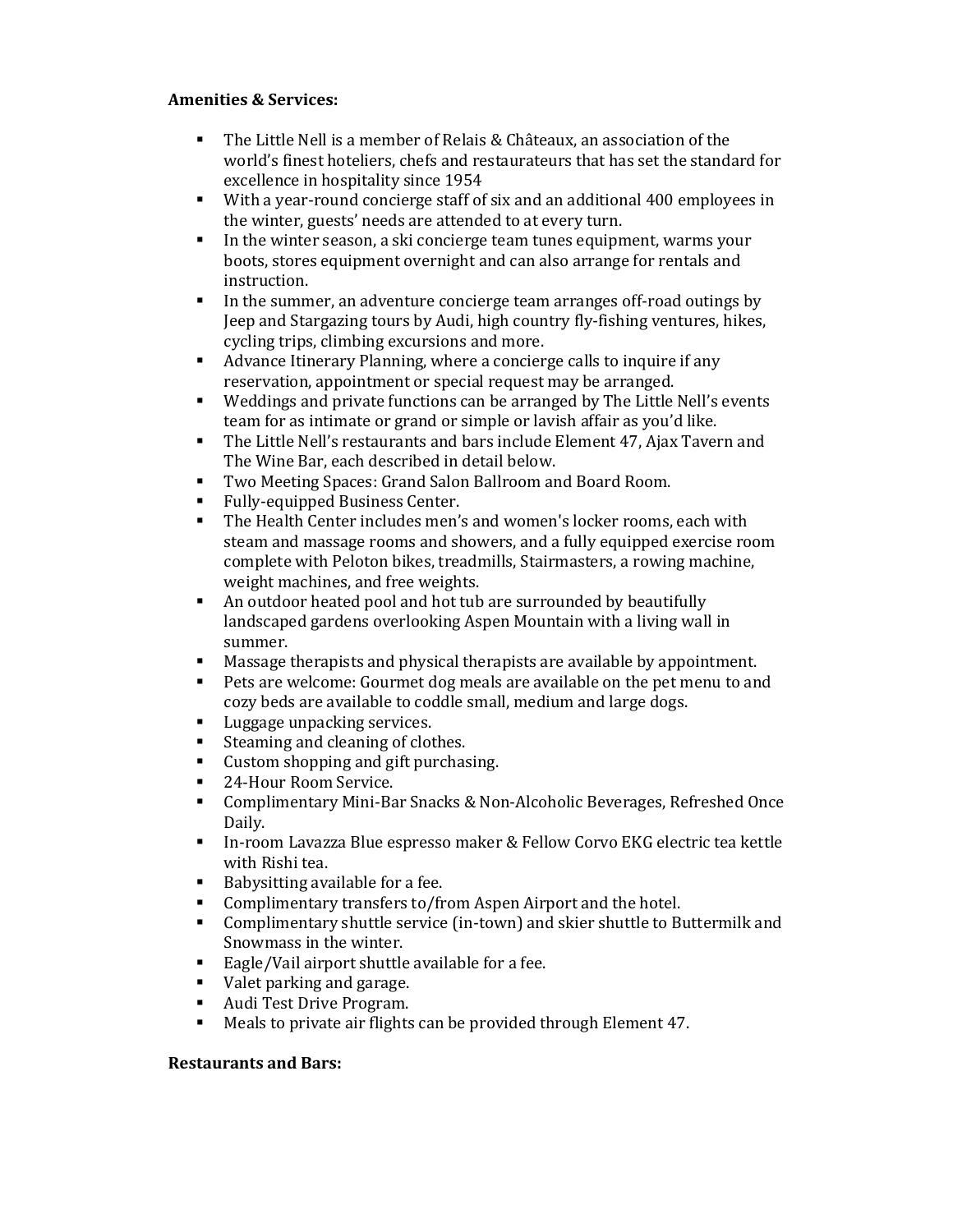## Element 47

Element 47 restaurant offers Colorado Contemporary cuisine by Culinary Director Matt Zubrod and Chef de Cuisine Lucas Rocca and a wine program with a reputation as rich as its 20,000-bottle wine cellar. The Little Nell has earned the Wine Spectator Grand Award since 1997 and has also achieved the remarkable feat of graduating 10 Master Sommeliers (the most of any establishment in North America). Wine Director Chris Dunaway oversees the renowned wine program, which includes a subterranean cellar with private tours and tastings available to guests (currently closed due to Covid). Serving breakfast, lunch and dinner, seven days a week. Menus: <https://www.thelittlenell.com/dining/element-47/menu>

#### Ajax Tavern

Chef de Cuisine Oscar Carrasco oversees the menu at Ajax Tavern, which was renovated in 2019 by Rowland+Broughton Architecture and Interior Design of Aspen and Denver, Colo. Ajax Tavern is the ultimate après-ski setting with its sundrenched mountainside patio. Located right next to the Silver Queen Gondola, Ajax Tavern is the hub for casual fine dining in an unbeatable atmosphere. The Tavern comes to life at lunch, and the energy rolls on well into the night. If you go no further on the menu, try the truffle fries and Ajax Wagyu double cheeseburger. Both have earned their reputation. Open from 11:30 am – 10 pm. Menus: <https://www.thelittlenell.com/dining/ajax-tavern/menu>

## The Wine Bar

The Wine Bar at The Nell debuts for ski season 2020/21, open from 3 – 7 pm daily. It is available by reservation for groups up to ten in a private booth or seating area. Featuring 35 wines by the glass, wine enomatics on tap, charcuterie and cheese boards and a full bar menu, it will be serviced by winetenders who are trained as highly qualified sommeliers. A DJ will play daily, spinning vinyl records, and will be safely separated by a plexiglass partition. From 7:30 – 10:30 pm, the space is available for private, customized wine dinners, offered as a buyout. The space was renovated by Champalimaud Design of New York in 2019.

## The Living Room

The Living Room (and Lobby) at The Little Nell resemble a private residence as a warm, cozy space wrapped around a two-sided fireplace with intimate arrangements of contemporary furniture and artwork. This space has been renovated by Luis Bustamante of Spain with a completion date of November 2020.

## The Sundeck

The Sundeck is set at the top of Aspen Mountain and is accessible by the Silver Queen Gondola. Lunch is available during summer and winter. It can be reserved for private functions in the evenings and for special events. The Sundeck was renovated in the summer of 2020 with a new roof and exterior paint job.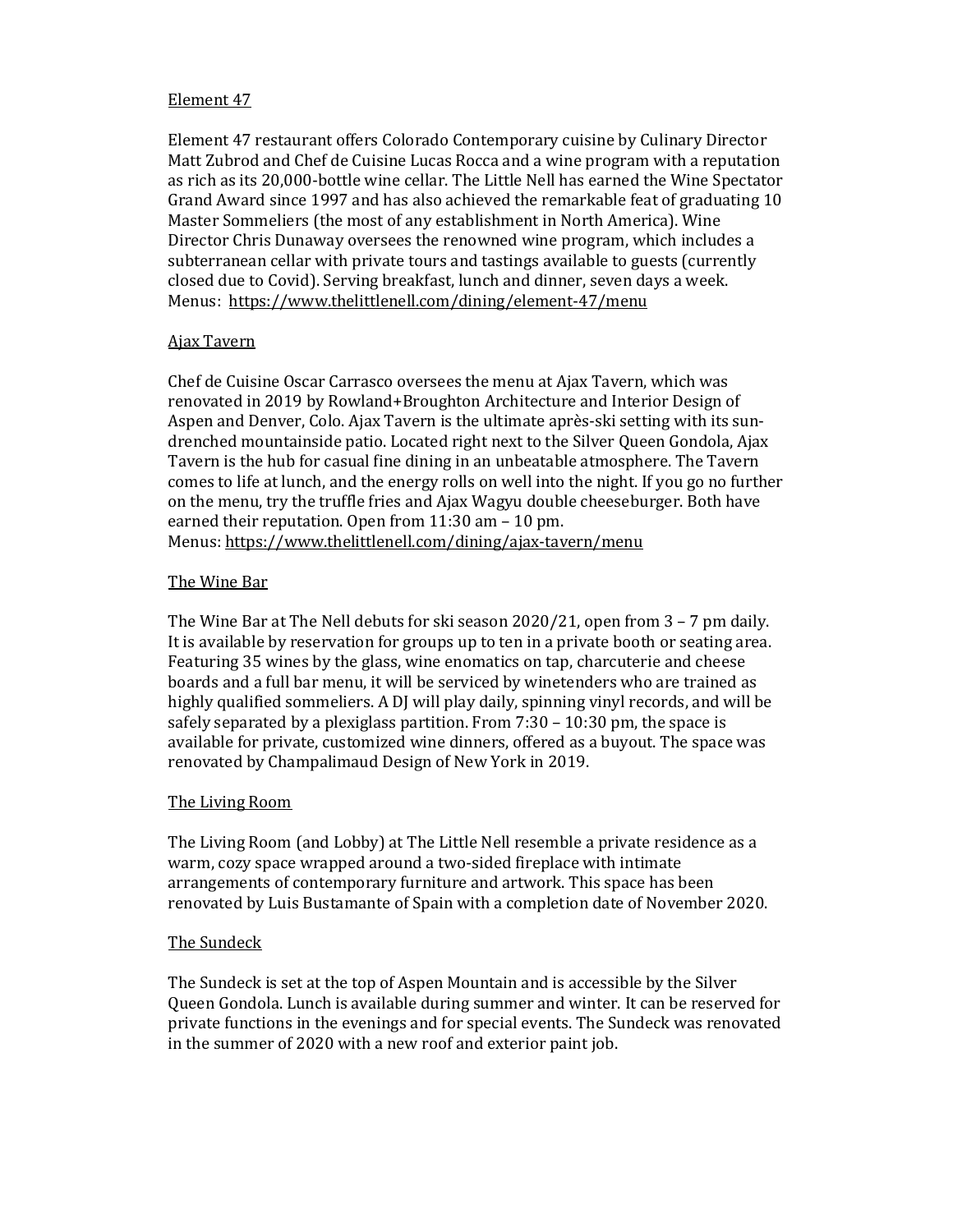# Aspen Mountain Club

The Aspen Mountain Club is nestled atop Aspen Mountain in the Sundeck building with a private entrance. an elegant retreat for breakfast and lunch, as well as private member functions under the stars. Membership to the club is by invitation only. Available for weddings and private events through The Little Nell events department.

## **Annual Events in Aspen:**

- Aspen Valley Ski Club's Ajax Cup December
- The X Games January
- The Food & Wine Classic June
- Aspen Music Festival & School June August
- Aspen Ideas Festival June August
- Jazz Aspen Snowmass Experience Labor Day
- Aspen Film Festival September/October

#### **Useful Links:**

Aspen Snowmass: [www.aspensnowmass.com](http://www.aspensnowmass.com/) Aspen Chamber Resort Association[: www.aspenchamber.org](http://www.aspenchamber.org/) Aspen Art Museum: [www.aspenartmuseum.org](http://www.aspenartmuseum.org/) Aspen Music Festival & School: [www.aspenmusicfestival.org](http://www.aspenmusicfestival.org/) Belly Up Aspen: [www.bellyupaspen.com](http://www.bellyupaspen.com/) Aspen Film: [www.aspenfilm.org](http://www.aspenfilm.org/) Jazz Aspen Snowmass: [www.jazzaspen.org](http://www.jazzaspen.org/) Relais & Chateaux[: http://www.relaischateaux.com/en/](http://www.relaischateaux.com/en/)

**Image Gallery:** [https://aspensnowmass.imagerelay.com/sb/8d20c654-54b5-4efb-](https://aspensnowmass.imagerelay.com/sb/8d20c654-54b5-4efb-9d05-1884fc1181b4/tln-images)[9d05-1884fc1181b4/tln-images](https://aspensnowmass.imagerelay.com/sb/8d20c654-54b5-4efb-9d05-1884fc1181b4/tln-images)

## **Instructions for Image Relay:**

When you click on Download and agree to the terms, you'll see the sizes available to download – from full res to web res. For images, when you click on Photo Details, you'll see the photographer's name. If no photographer listed, please credit The Little Nell. For editorial use only.

## **Social Media:**

Handles:

Instagram[: @thelittlenell](http://instagram.com/thelittlenell) Facebook: @thelittlenellaspen; @element47aspen; @ajaxtavernaspen; @RLNaspen; @thewinebaratthenell Twitter: [@thelittlenell](https://twitter.com/TheLittleNell) Pinterest:<https://www.pinterest.com/thelittlenell/>